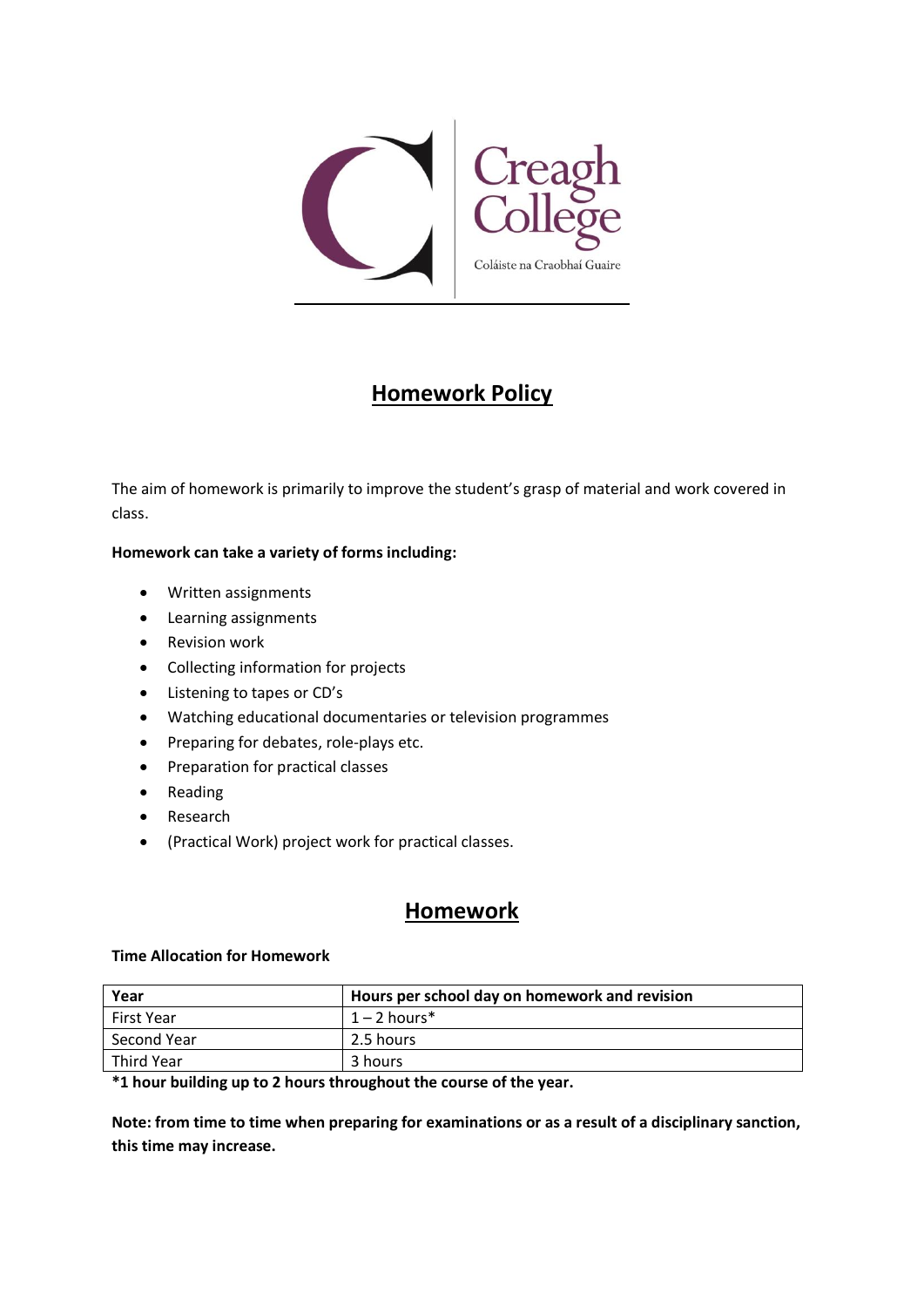# **The Homework Environment**

#### **Creagh College recommends the following study environment :**

- Have a study timetable and follow it
- Have suitable lighting
- Sit on a chair at a desk in a quiet location
- Leave mobile phone in another room
- Avoid distractions such as television, music etc.
- $\bullet$  Minimum 8 10 hours sleep per night.

# **The Student Journal**

Students must have their Homework Journal with them for all classes. Homework should be recorded for every subject on a daily basis. Homework Journal should be in clear view on student's desk at all times.

#### **Homework guidelines for students**

- 1. Homework should be done on time, in full and should be properly presented.
- 2. Each studen must record all homework in their Journal as outlined by their subject teacher. All forms of homework should be recorded.
- 3. Before a student leaves class, they should ensure that they understand clearly what their teacher expects them to do for homework.
- 4. The teacher will inform students of the time and date for submitting homework.
- 5. A student's homework journal must be signed by one of their parents/guardians each week and presented to their class tutor for inspection on the appropriate day.
- 6. If a student is absent from class for any reason it is their responsibility to find out the details of the work that they missed. This also applies to students who missed classes due to sporting or other extra-curricular activities.
- 7. Copying homework from another student will not be tolerated and is regarded as a serious matter by the college.
- 8. In the event of homework not being presented, teachers will require a letter of explanation from parents/guardians.
- 9. Parents/Guardians will be notified if a student's homework does not meet the school's expectations.